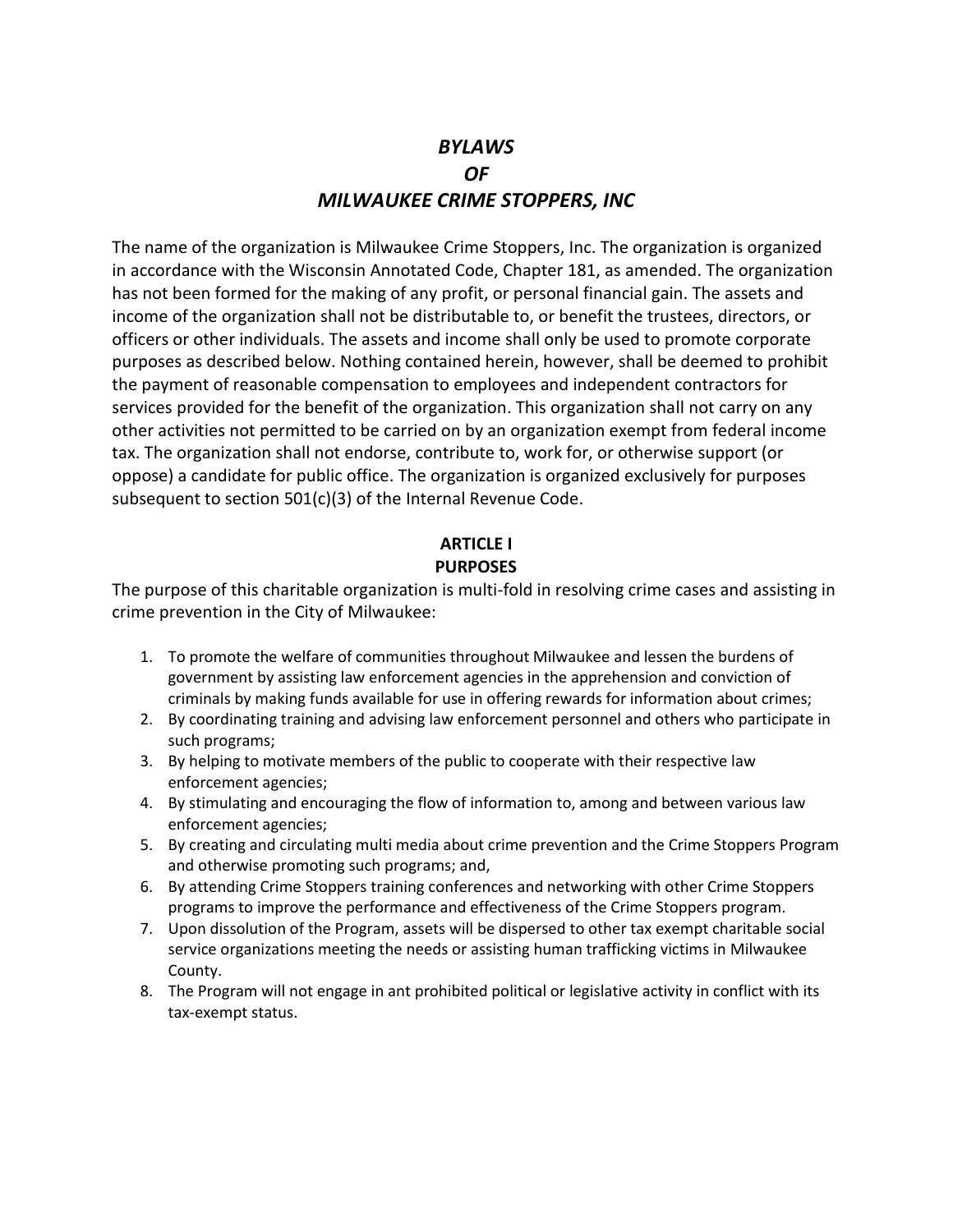### **ARTICLE II MEETINGS**

**Section 1. Annual Meeting.** An annual meeting shall be held once each calendar year for the purpose of electing directors and for the transaction of such other business as may properly come before the meeting. The annual meeting shall be held at the time and place designated by the Board of Directors from time to time.

**Section 2. Special Meetings.** Special meetings may be requested by the President or the Board of Directors.

**Section 3. Notice.** Written notice of all meetings, whether regular or special meetings, shall be provided under this section or as otherwise required by law. The Notice shall state the place, date, and hour of meeting, and if for a special meeting, the purpose of the meeting. Such notice shall be mailed to all directors of record at the address shown on the corporate books, at least 10 days prior to the meeting. Such notice shall be deemed effective when deposited in ordinary U.S. mail, properly addressed, with postage prepaid.

**Section 4. Place of Meeting.** Meetings shall be held at the organization's principal place of business unless otherwise stated in the notice. Board members may participate in any meeting by means of remote communication to the extent the Board of Directors authorizes such participation for such class or series. Participation by means of remote communication shall be subject to such guidelines and procedures as the Board of Directors adopts. Board members participating in a meeting by means of remote communication shall be deemed present and may vote at such a meeting if the corporation has implemented reasonable measures: (1) to verify that each person participating remotely is a board member, and (2) to provide such board members a reasonable opportunity to participate in the meeting and to vote on matters submitted to the board, including an opportunity to communicate, and to read or hear the proceedings of the meeting, substantially concurrent with such proceedings.

**Section 5. Quorum.** A majority of the directors shall constitute a quorum at a meeting. In the absence of a quorum, a majority of the directors may adjourn the meeting to another time without further notice. If a quorum is represented at an adjourned meeting, any business may be transacted that might have been transacted at the meeting as originally scheduled. The directors present at a meeting represented by a quorum may continue to transact business until adjournment, even if the withdrawal of some directors results in representation of less than a quorum.

**Section 6. Informal Action.** Any action required to be taken, or which may be taken, at a meeting, may be taken without a meeting and without prior notice if a consent in writing, setting forth the action so taken, is signed by the directors with respect to the subject matter of the vote.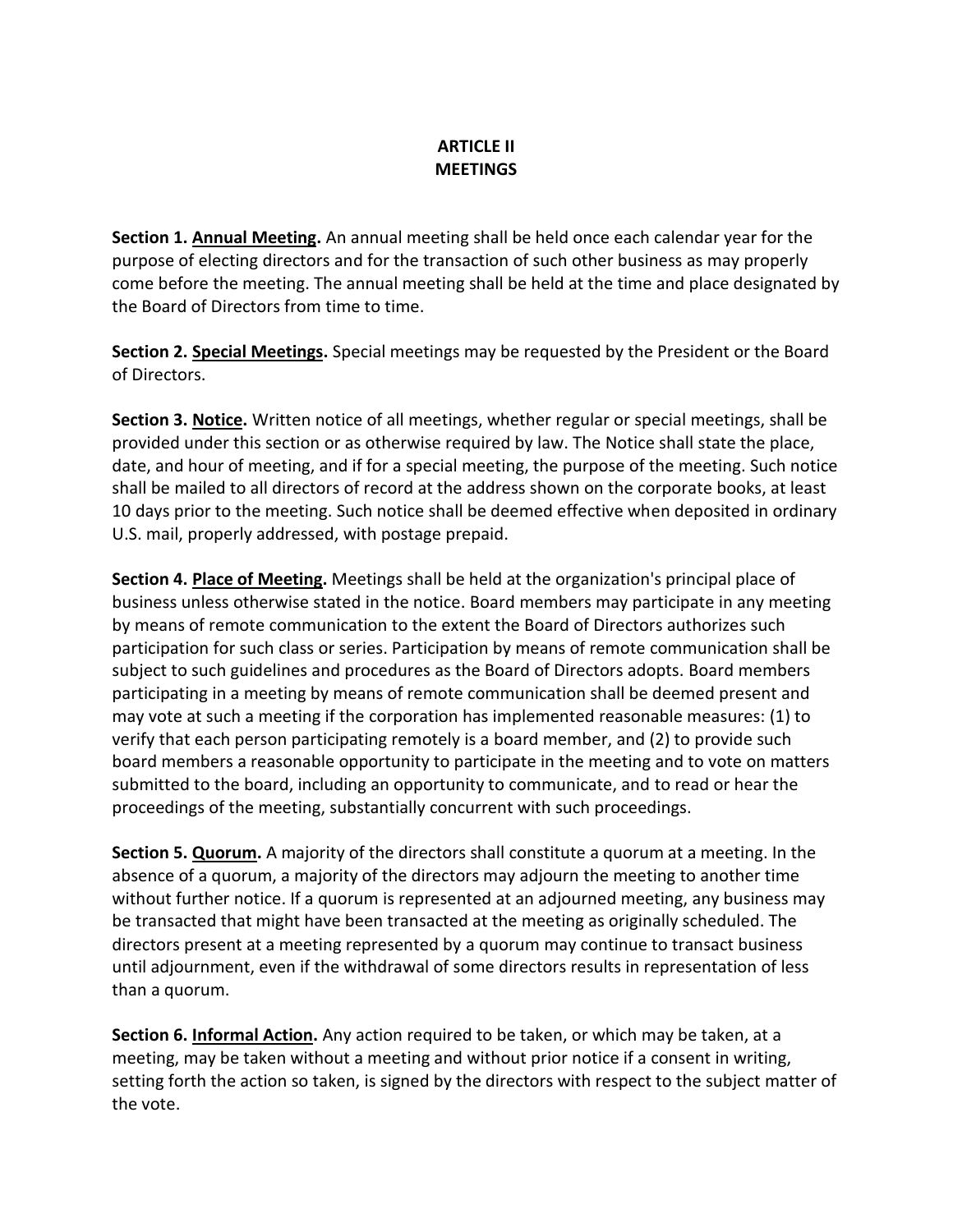## **ARTICLE III DIRECTORS**

**Section 1. Number of Directors.** The organization shall be managed by a Board of Directors consisting of between  $10 - 15$  director(s).

**Section 2. Election and Term of Office.** The directors shall be elected at the annual meeting. Each director shall serve a term of 2 year staggering terms year(s), or until a successor has been elected and qualified.

**Section 3. Quorum.** A majority of directors shall constitute a quorum.

**Section 4. Adverse Interest.** In the determination of a quorum of the directors, or in voting, the disclosed adverse interest of a director shall not disqualify the director or invalidate his or her vote.

**Section 5. Regular Meeting.** The Board of Directors shall meet immediately after the election for the purpose of electing its new officers, appointing new committee chairpersons and for transacting such other business as may be deemed appropriate. The Board of Directors may provide, by resolution, for additional regular meetings without notice other than the notice provided by the resolution.

**Section 6. Special Meeting.** Special meetings may be requested by the President, Vice-President, Secretary, or any two directors by providing five days' written notice by ordinary United States mail, effective when mailed. Minutes of the meeting shall be sent to the Board of Directors within two weeks after the meeting.

**Section 7. Procedures.** The vote of a majority of the directors present at a properly called meeting at which a quorum is present shall be the act of the Board of Directors, unless the vote of a greater number is required by law or by these by-laws for a particular resolution. A director of the organization who is present at a meeting of the Board of Directors at which action on any corporate matter is taken shall be presumed to have assented to the action taken unless their dissent shall be entered in the minutes of the meeting. The Board shall keep written minutes of its proceedings in its permanent records.

If authorized by the governing body, any requirement of a written ballot shall be satisfied by a ballot submitted by electronic transmission, provided that any such electronic transmission must either set forth or be submitted with information from which it can be determined that the electronic transmission was authorized by the member or proxy holder.

**Section 8. Informal Action.** Any action required to be taken at a meeting of directors, or any action which may be taken at a meeting of directors or of a committee of directors, may be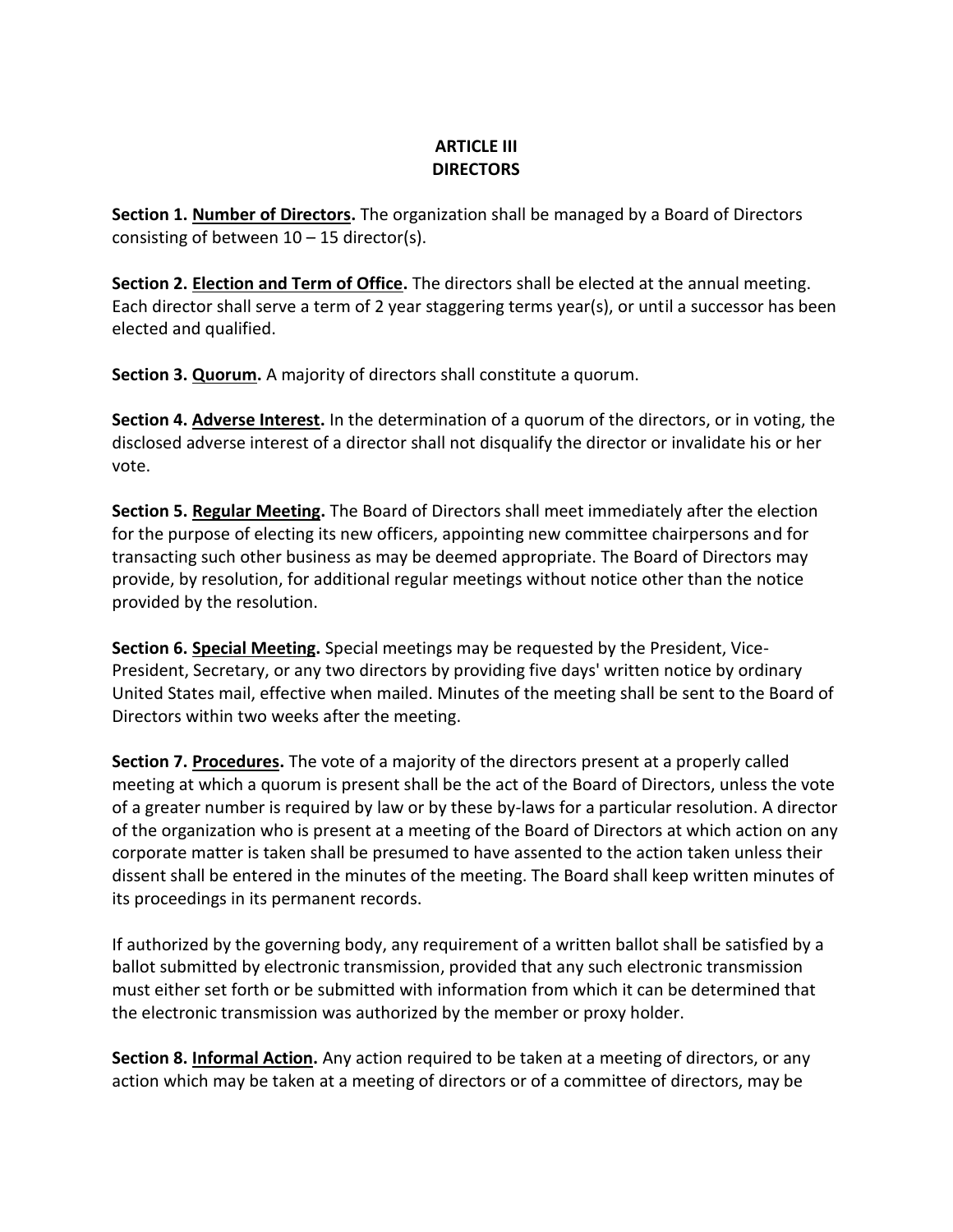taken without a meeting if a consent in writing setting forth the action so taken, is signed by all of the directors or all of the members of the committee of directors, as the case may be.

**Section 9. Removal / Vacancies.** A director shall be subject to removal, with or without cause, at a meeting called for that purpose. Any vacancy that occurs on the Board of Directors, whether by death, resignation, removal or any other cause, may be filled by the remaining directors. A director elected to fill a vacancy shall serve the remaining term of his or her predecessor, or until a successor has been elected and qualified.

**Section 10. Resignation.** Any director may resign effective upon giving written notice to the chairperson of the board, the president, the secretary or the Board of Directors of the corporation, unless the notice specifies a later time for the effectiveness of such resignation. If the resignation is effective at a future time, a successor may be elected to take office when the resignation becomes effective.

**Section 11. Committees.** To the extent permitted by law, the Board of Directors may appoint from its members a committee or committees, temporary or permanent, and designate the duties, powers and authorities of such committees.

# **ARTICLE VI OFFICERS**

**Section 1. Number of Officers.** The officers of the organization shall be a President, one or more Vice-Presidents (as determined by the Board of Directors), a Treasurer, and a Secretary. Two or more offices may be held by one person

**President/Chairman.** The President shall be the chief executive officer and shall preside at all meetings of the Board of Directors and its Executive Committee, if such a committee is created by the Board.

**Vice President.** The Vice President shall perform the duties of the President in the absence of the President and shall assist that office in the discharge of its leadership duties.

**Secretary.** The Secretary shall give notice of all meetings of the Board of Directors and Executive Committee, if any, shall keep an accurate list of the directors, and shall have the authority to certify any records, or copies of records, as the official records of the organization. The Secretary shall maintain the minutes of the Board of Directors' meetings and all committee meetings.

**Treasurer/CFO.** The Treasurer shall be responsible for conducting the financial affairs of the organization as directed and authorized by the Board of Directors and Executive Committee, if any, and shall make reports of the organization's finances as required, but no less often than at each meeting of the Board of Directors and Executive Committee.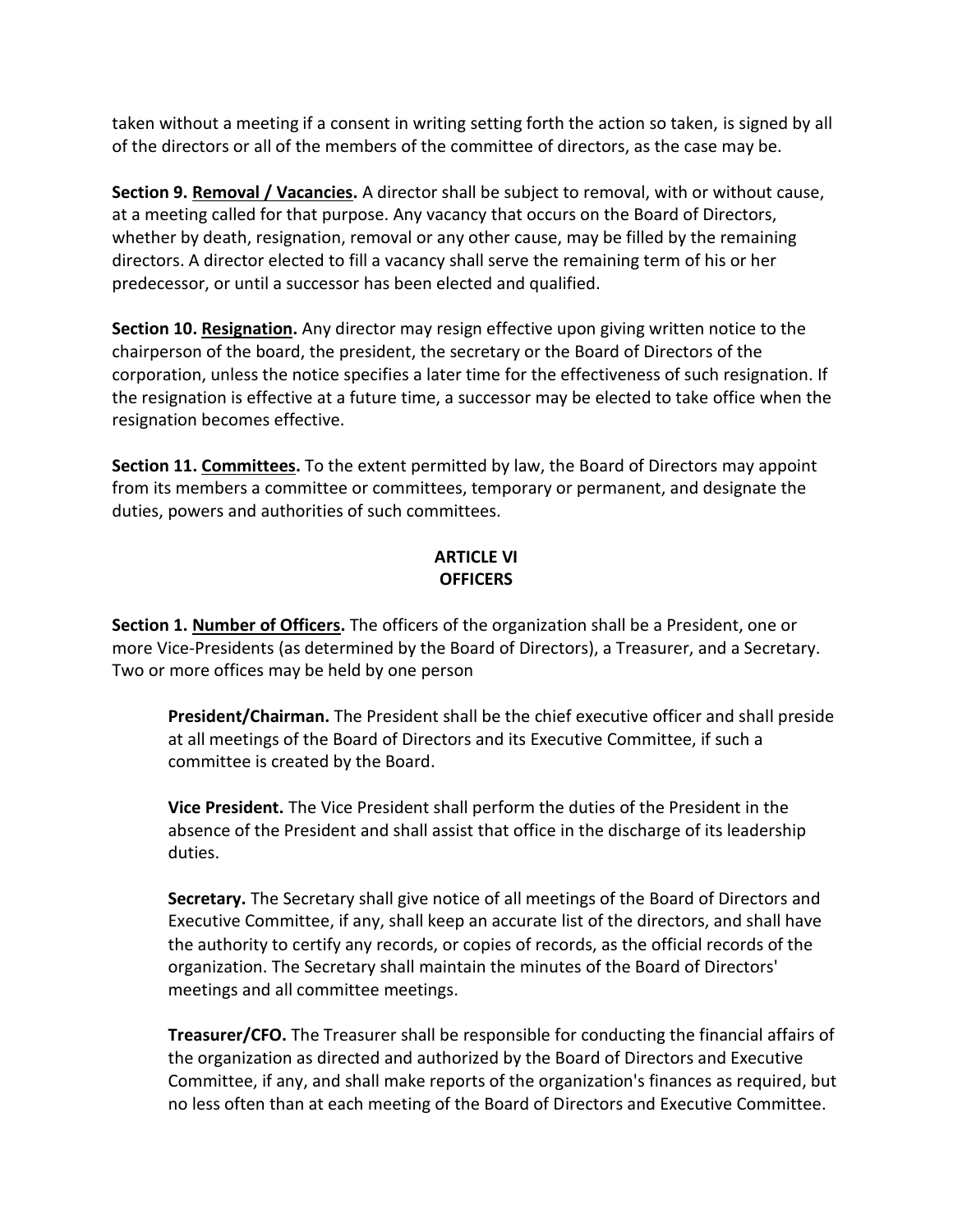**Section 2. Election and Term of Office.** The officers shall be elected annually by the Board of Directors at the first meeting of the Board of Directors, immediately following the annual meeting. Each officer shall serve a one year term or until a successor has been elected and qualified.

**Section 3. Removal or Vacancy.** The Board of Directors shall have the power to remove an officer or agent of the organization. Any vacancy that occurs for any reason may be filled by the Board of Directors.

#### **ARTICLE V CORPORATE SEAL, EXECUTION OF INSTRUMENTS**

The organization shall not have a corporate seal. All instruments that are executed on behalf of the organization which are acknowledged and which affect an interest in real estate shall be executed by the President or any Vice-President and the Secretary or Treasurer. All other instruments executed by the organization, including a release of mortgage or lien, may be executed by the President or any Vice-President. Notwithstanding the preceding provisions of this section, any written instrument may be executed by any officer(s) or agent(s) that are specifically designated by resolution of the Board of Directors.

# **ARTICLE VI AMENDMENT TO BYLAWS**

The bylaws may be amended, altered, or repealed by the Board of Directors by a two-thirds majority of a quorum vote at any regular or special meeting.

# **ARTICLE VII INDEMNIFICATION**

Any director or officer who is involved in litigation by reason of his or her position as a director or officer of this organization shall be indemnified and held harmless by the organization to the fullest extent authorized by law as it now exists or may subsequently be amended (but, in the case of any such amendment, only to the extent that such amendment permits the organization to provide broader indemnification rights).

## **ARTICLE VIII DISSOLUTION**

The organization may be dissolved only with authorization of its Board of Directors given at a special meeting called for that purpose, and with the subsequent approval by no less than twothirds (2/3) vote of the members. In the event of the dissolution of the organization, the assets shall be applied and distributed as follows: